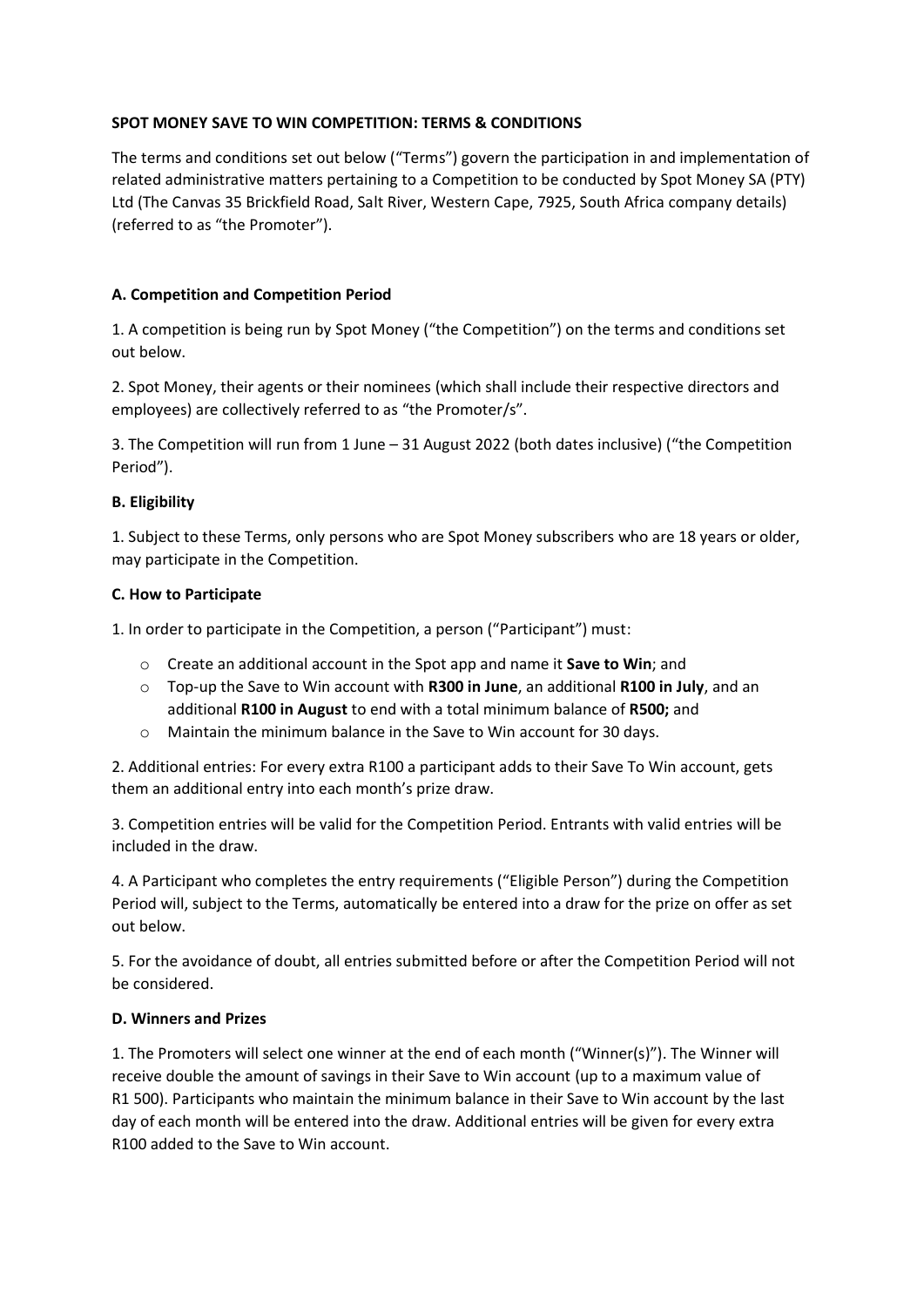2. The promoters will select one Winner at the end of August in the grand prize draw. The grand prize of R1 500 will be deposited directly into the Winner's Save to Win account. To be eligible for the grand prize, Participants must maintain the minimum balance in their Save to Win account for the full duration of the three months.

4. The Promoters will select Winners by conducting an automated algorithmic draw, whereby Winners will be selected at random from the total pool of valid entries by Eligible Persons during the Competition Period.

4. The monthly Winners will be drawn on the  $1<sup>st</sup>$  of each month. They will be notified that they have won within 3 working days of the draws.

5. The Promoters will contact the Winners of the Competition via email using the email addresses registered to the Winners' Spot account.

6. The following additional Terms shall apply to the Prizes:

6.1 All Prizes are given on an "as is" basis and are not transferable, nor exchangeable for credit or kind whether in part or in full.

6.2 All costs, fees and/or expenses incurred or to be incurred by Participants including Winner(s) in relation to entering the Competition, shall be for the Participant's and/or Winner(s)'s account.

6.4 The Winner(s) must abide by the Terms as well as all laws and regulations in place. The Winner(s) must also abide by the terms and conditions of the party(ies) arranging and/or providing the Prizes and the terms and conditions attached to the Prizes, if any. The Promoter will not be responsible or bear the cost of any other incidental costs relating to a Participant's participation in the Competition. Entries must be made within the Competition Period and entries will not be permitted after the end of the Competition Period. Any entries submitted after the end of the Competition Period will not qualify for the draw to win a Prize.

#### **E. Indemnities**

1. To the fullest extent permitted by law, there are no, and the Promoter expressly exclude(s) and disclaim(s) any, representations, warranties, or endorsements, expressed or implied, written or oral, including but not limited to, any warranty of quality, merchantability or suitability or fitness for a particular purpose in respect of the Prizes.

2. The Eligible Persons, Participants and/or Winner(s) hereby acknowledge and agree that the Promoter exclude(s) all warranty and/or liability in connection with the Prizes and/or the Competition. Participants shall assume full liability and responsibility in case of any liability, mishap, injury, loss, damage, claim or accident (including personal injury and/or death) resulting from their participation in the Competition, redemption and/or usage of the Prizes. The Promoter shall not be held responsible for any loss, damage or injury (including death) in any manner whatsoever suffered by the Participants as a result of the participation in the Competition and/or the use of the Prizes.

3. Any loss or damage in respect of the Prizes is not due to the fault and/or negligence of the Promoter. The Promoters shall not be liable for or obliged to recognize or replace lost or stolen Prizes where such loss or damage in respect of Prizes is not due to the fault and/or negligence of the Promoters.